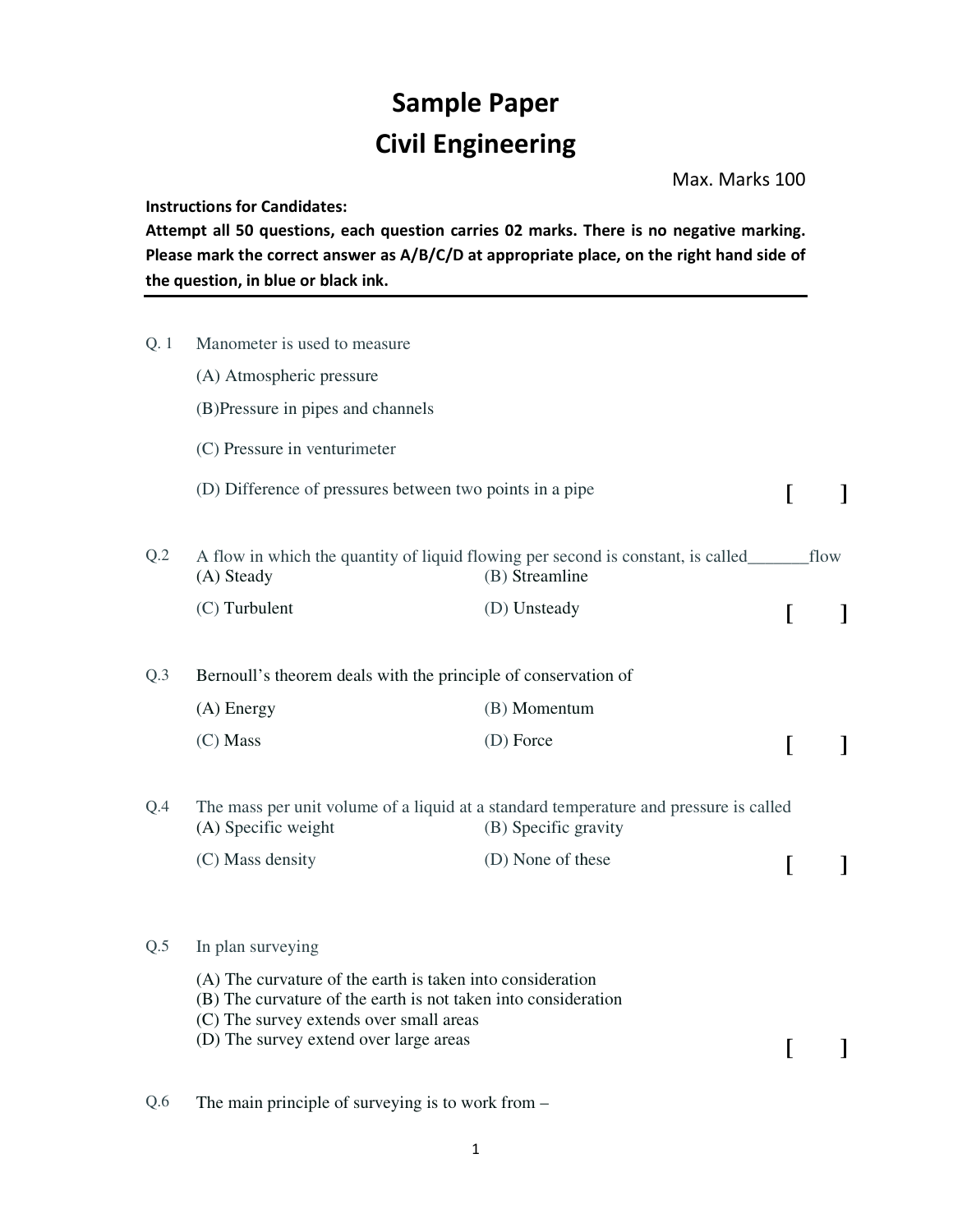|      | (A) The part to whole                                                                                                                                                                                              | (B) The whole to the part          |  |              |  |
|------|--------------------------------------------------------------------------------------------------------------------------------------------------------------------------------------------------------------------|------------------------------------|--|--------------|--|
|      | (C) Higher to lower level                                                                                                                                                                                          | (D) Lower to higher level          |  |              |  |
| Q.7  | Cross hairs in a surveying telescope are fitted                                                                                                                                                                    |                                    |  |              |  |
|      | (A) In the objective glass                                                                                                                                                                                         | (B) At the centre of the telescope |  |              |  |
|      | (C) In front of the eye piece                                                                                                                                                                                      | (D) None of the above              |  |              |  |
| Q.8  | A branch of surveying in which the horizontal and vertical distances of points are obtained<br>by instrumental observations, is known as                                                                           |                                    |  |              |  |
|      | (A) Chain surveying                                                                                                                                                                                                | (B) Plane table surveying          |  |              |  |
|      | (C) Tachometric surveying                                                                                                                                                                                          | (D) Hydrographic surveying         |  |              |  |
| Q.9  | Water logging is caused due to                                                                                                                                                                                     |                                    |  |              |  |
|      | (A) Inadequate drainage facilities                                                                                                                                                                                 | (B) Over irrigation                |  |              |  |
|      | (C) Presence of impermeable strata                                                                                                                                                                                 | (D) All of these                   |  |              |  |
| Q.10 | The line joining the points having the same elevation                                                                                                                                                              |                                    |  |              |  |
|      | (A) Contour surface                                                                                                                                                                                                | (B) Contour line                   |  |              |  |
|      | (C) Contour interval                                                                                                                                                                                               | (D) Contour gradient               |  |              |  |
| Q.11 | Lining of a canal is necessary                                                                                                                                                                                     |                                    |  |              |  |
|      | (A) To minimize the seepage losses is canal<br>(B) To prevent erosion of bed and sides due to high velocities<br>(C) To increase the discharge is canal section by increasing the velocity<br>(D) All of the above |                                    |  | $\mathbf{I}$ |  |
| Q.12 | Irrigation canals are generally aligned along                                                                                                                                                                      |                                    |  |              |  |
|      | (A) Ridge line                                                                                                                                                                                                     | (B) Contour line                   |  |              |  |
|      | (C) Valley line                                                                                                                                                                                                    | (D) Straight line                  |  |              |  |
| Q.13 | The sand is mixed with lime mortar to                                                                                                                                                                              |                                    |  |              |  |
|      | (A) Reduce cost                                                                                                                                                                                                    | (B) Reduce setting time            |  |              |  |
|      | (C) Improve strength                                                                                                                                                                                               | (D) Prevent shrinkage and cracking |  |              |  |
| Q.14 | A server which receives discharge of a number house server is called a                                                                                                                                             |                                    |  |              |  |
|      | (A) Common server                                                                                                                                                                                                  | (B) Trunk server                   |  |              |  |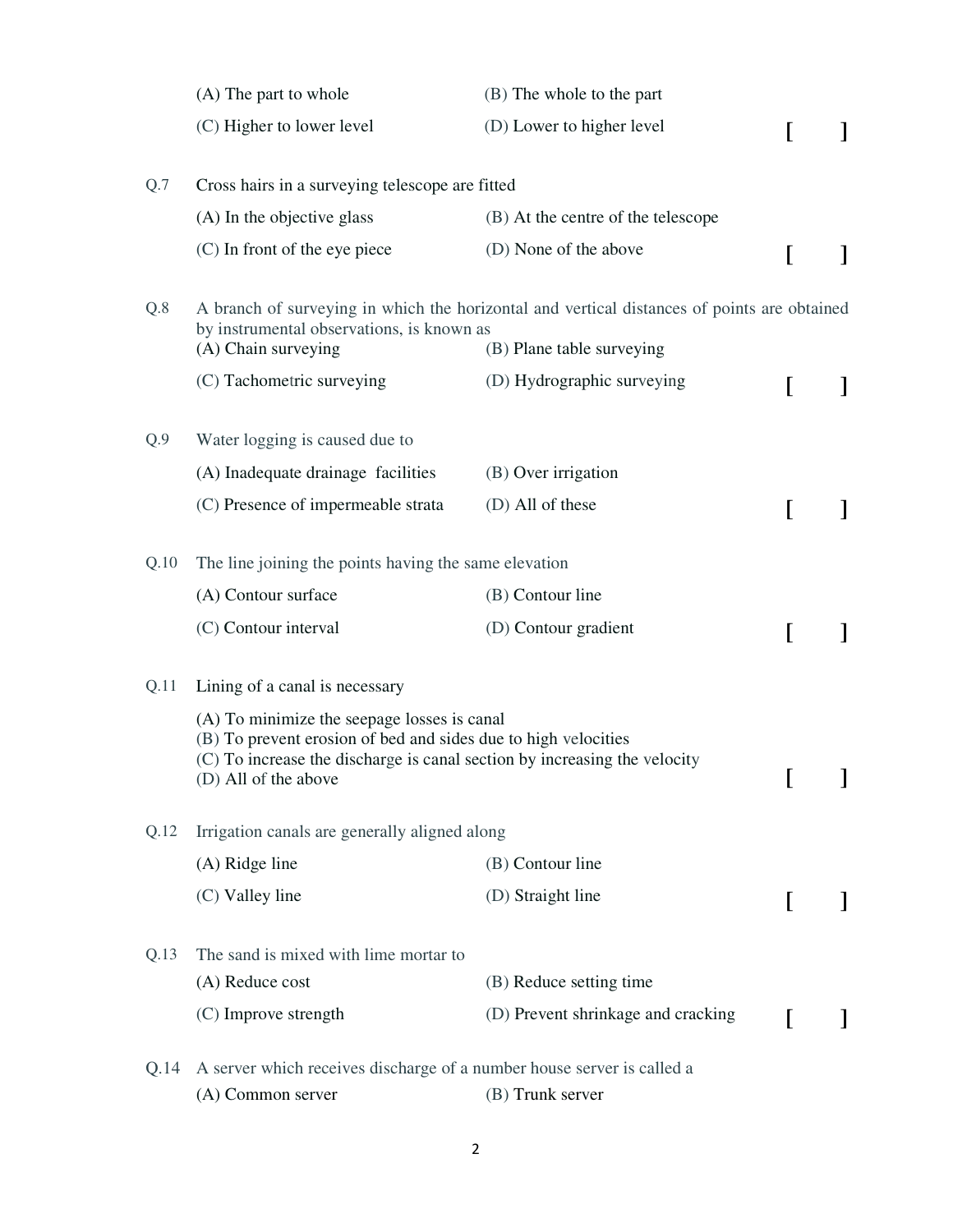|      | (C) Lateral server                                                                                                                                                  | (D) Branch server        |   |   |
|------|---------------------------------------------------------------------------------------------------------------------------------------------------------------------|--------------------------|---|---|
| Q.15 | A good trap should<br>(A) Not have self cleaning property<br>(B) Restrict the flow of water<br>(C) Provide an adequate water seal at all lines.<br>(D) All of these |                          | L |   |
| Q.16 | Garbage is a                                                                                                                                                        |                          |   |   |
|      | (A) Dry waste                                                                                                                                                       | (B) Urban waste          |   |   |
|      | (C) Liquid waste                                                                                                                                                    | (D) None of these        | I |   |
| Q.17 | A water bound macadam road is an example of                                                                                                                         |                          |   |   |
|      | (A) Rigid pavement                                                                                                                                                  | (B) Semi rigid pavement  |   |   |
|      | (C) Flexible pavement                                                                                                                                               | (D) None of these        |   |   |
| Q.18 | The purpose of traffic signals is to                                                                                                                                |                          |   |   |
|      | (A) Provide an orderly movement of traffic<br>(B) Reduce the frequency of accidents of some special nature<br>(C) Control speed<br>(D) All of the above             |                          | I |   |
| Q.19 | A camber on a pavement, is provided by                                                                                                                              |                          |   |   |
|      | (A) Straight line method                                                                                                                                            | (B) Parabolic method     |   |   |
|      | (C) Straight & Parabolic at crown                                                                                                                                   | (D) Straight line method |   | I |
| Q.20 | Traffic engineering deals with the                                                                                                                                  |                          |   |   |
|      | (A) Traffic operation<br>(B) Design and application of control devices<br>(C) Analysis of traffic characteristics<br>(D) All of these                               |                          |   |   |
| Q.21 | In hilly roads, limiting gradient as per IRC, should not be more than -                                                                                             |                          |   |   |
|      | $(A) 1$ in 10                                                                                                                                                       | (B) 1 in 20              |   |   |
|      | $(C) 1$ in 50                                                                                                                                                       | $(D)$ 1 in 80            |   |   |
| Q.22 | The pavement width of a road depends upon -                                                                                                                         |                          |   |   |
|      | (A) Area through which road passes                                                                                                                                  | (B) Type of traffic      |   |   |

3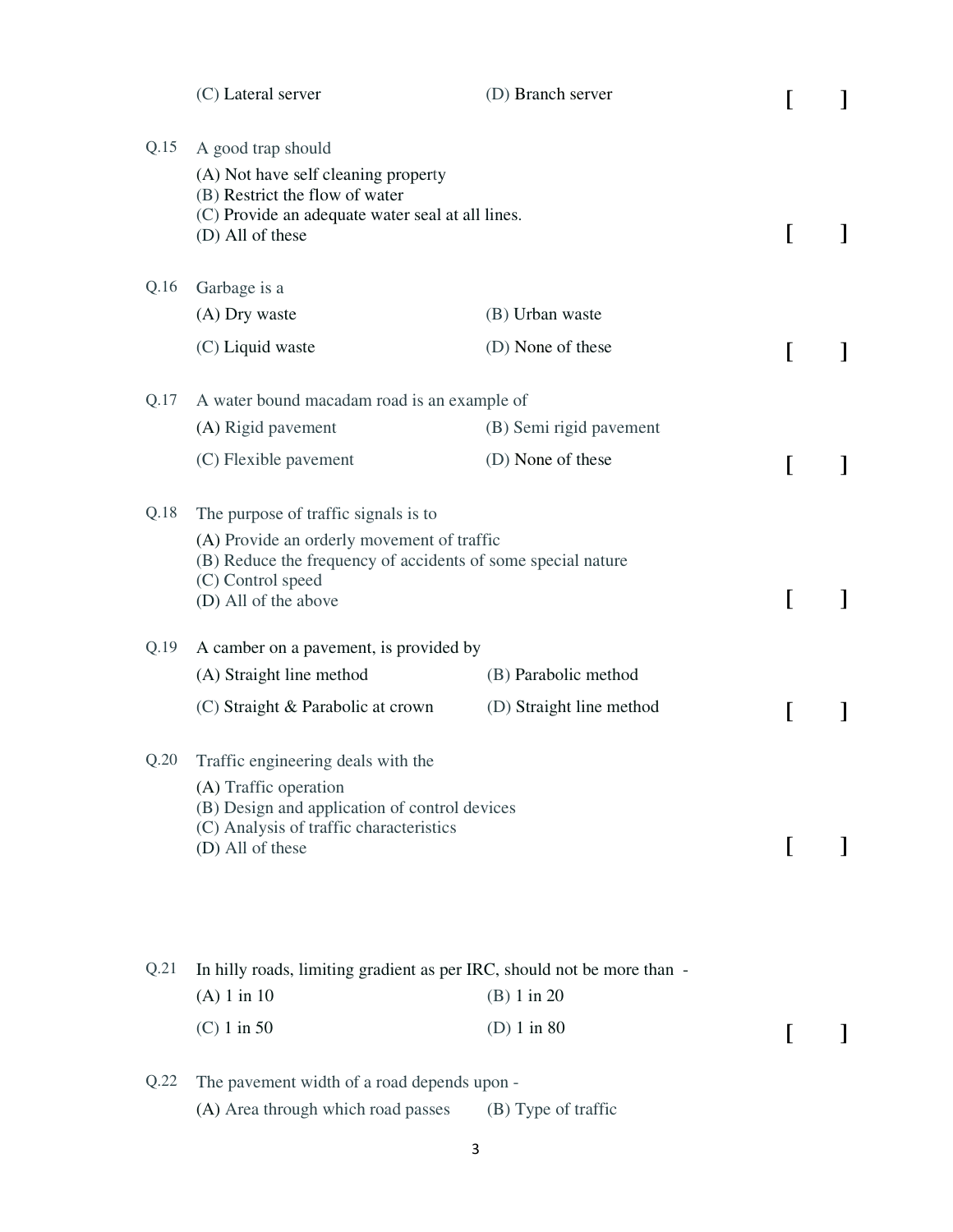|      | (C) Number of lanes                                                                                       | (D) All of the above           |   |  |  |
|------|-----------------------------------------------------------------------------------------------------------|--------------------------------|---|--|--|
| Q.23 | The broad gauge is ____wide                                                                               |                                |   |  |  |
|      | $(A)$ 0.6096 m                                                                                            | (B) 0.762 m                    |   |  |  |
|      | (C) 1.00 m                                                                                                | (D) $1.676m$                   | I |  |  |
| Q.24 | The sound which continues even after its source is cutoff, is called                                      |                                |   |  |  |
|      | (A) Reverberation                                                                                         | $(B)$ Echo                     |   |  |  |
|      | (C) Intensity of sound                                                                                    | (D) Interference               | L |  |  |
| Q.25 | The ratio of the volume of voids to the total volume of soil mass is called                               |                                |   |  |  |
|      | (A) Water content ratio                                                                                   | (B) Porosity                   |   |  |  |
|      | (C) Void ratio                                                                                            | (D) Degree of saturation       | L |  |  |
| Q.26 | The hydraulic gradient provided at the downstream called                                                  |                                |   |  |  |
|      | (A) Downstream gradient                                                                                   | (B) Tail water gradient        |   |  |  |
|      | (C) Exit gradient                                                                                         | (D) Any one of these           | L |  |  |
| Q.27 | The lowest part of a structure which transmits the load to the soil is known as                           |                                |   |  |  |
|      | (A) Super structure                                                                                       | $(B)$ Plinth                   |   |  |  |
|      | (C) Foundation                                                                                            | (D) Basement                   | L |  |  |
| Q.28 | A black cotton soil is unsuitable for foundation because if                                               |                                |   |  |  |
|      | (A) Undergoes volumetric changes with change of atmospheric conditions<br>(B) Swells excessively when wet |                                |   |  |  |
|      | (C) Shrinks excessively when dry<br>(D) All of the above                                                  |                                |   |  |  |
| Q.29 | The failure of foundation of a building is due to                                                         |                                |   |  |  |
|      | (A) Withdrawal of subsoil moisture                                                                        | (B) Unequal settlement of soil |   |  |  |
|      | (C) Lateral escape of supporting material                                                                 | (D) All of these               |   |  |  |
| Q.30 | The arrangement of supports provided underneath the existing structure without disturbing                 |                                |   |  |  |
|      | its stability is known as<br>(A) Underpinning                                                             | (B) Scaffolding                |   |  |  |
|      | (C) Shoring                                                                                               | (D) Jacking                    |   |  |  |

Q.31 A pycnometer is used to determine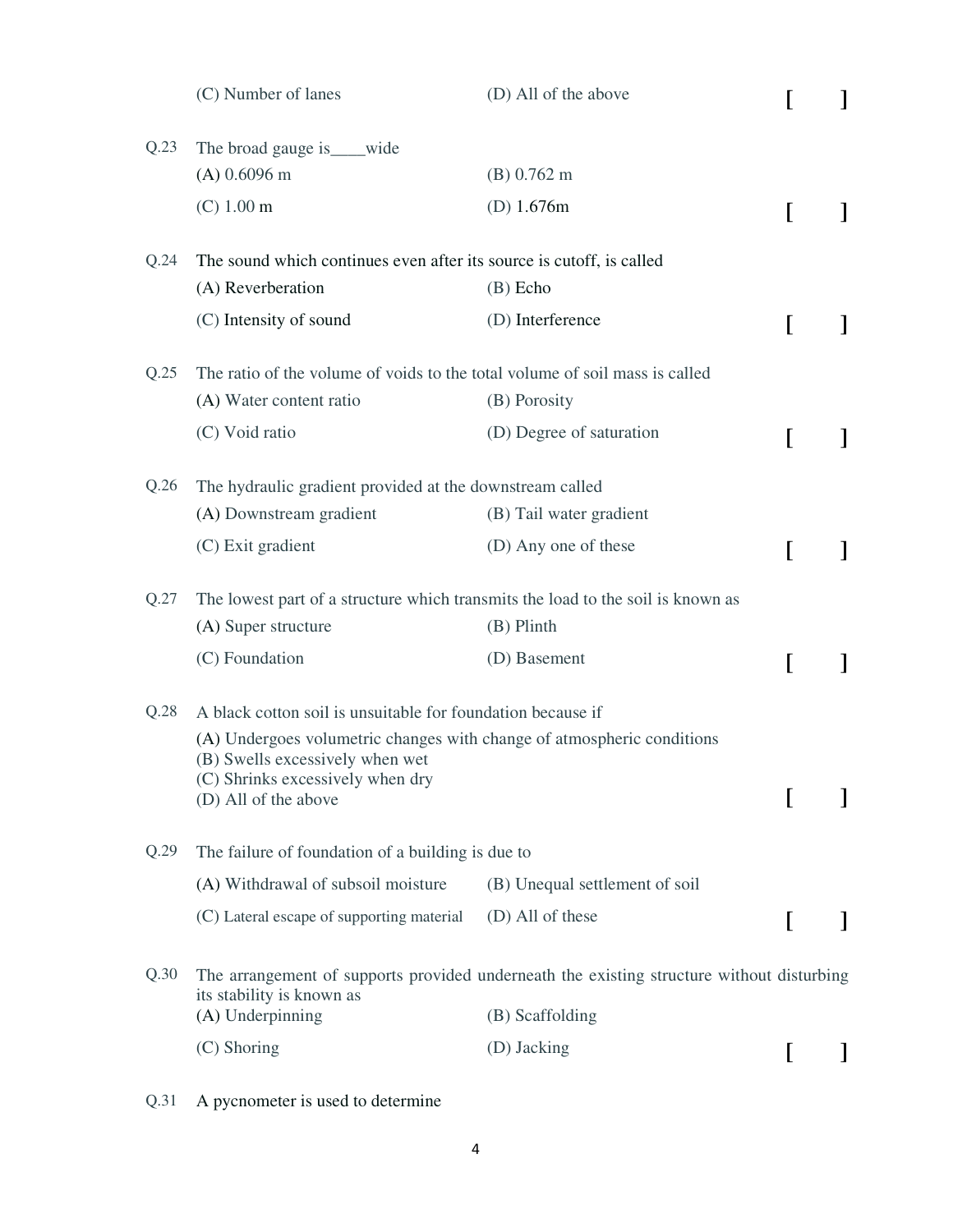|      | (A) Void ratio                                                                                                                                                                                                                              | $(B)$ Alum                |   |  |
|------|---------------------------------------------------------------------------------------------------------------------------------------------------------------------------------------------------------------------------------------------|---------------------------|---|--|
|      | (C) Dry density                                                                                                                                                                                                                             | (D) Density index         |   |  |
| Q.32 | A type of bond in a brick masonry consisting of alternate course of headers and stretchers, is<br>called                                                                                                                                    |                           |   |  |
|      | (A) English bond                                                                                                                                                                                                                            | (B) Flemish bond          |   |  |
|      | (C) Stretching bond                                                                                                                                                                                                                         | (D) Heading bond          |   |  |
| Q.33 | Maximum pitch in any staircase is                                                                                                                                                                                                           |                           |   |  |
|      | $(A) 25^\circ$                                                                                                                                                                                                                              | $(B) 35^\circ$            |   |  |
|      | $(C)$ 40 $\degree$                                                                                                                                                                                                                          | (D) $45^\circ$            |   |  |
| Q.34 | The strength and durability of concrete depends upon                                                                                                                                                                                        |                           |   |  |
|      | (A) Size of aggregate                                                                                                                                                                                                                       | (B) Grading of aggregates |   |  |
|      | (C) Moisture contents of aggregates                                                                                                                                                                                                         | (D) All of these          |   |  |
| Q.35 | Bulking of sand is<br>(A) Compacting of sand<br>(B) Segregating send of particular size                                                                                                                                                     |                           |   |  |
|      | (C) Increase in volume of sand due to presence of moisture upto certain extent<br>(D) None of these                                                                                                                                         |                           | L |  |
| Q.36 | The admixtures are added to concrete to<br>(A) Accelerate the rate of setting and hardening of consent<br>(B) Make the concrete water proof, acid proof etc.<br>(C) Reduce the bleeding and segregation of concrete mix<br>(D) All of above |                           | L |  |
| Q.37 | Vicats apparatus is used to perform the test of                                                                                                                                                                                             |                           |   |  |
|      | $(A)$ Fineness                                                                                                                                                                                                                              | (B) Consistency           |   |  |
|      | (C) Soundness                                                                                                                                                                                                                               | (D) Compressive strength  |   |  |
| Q.38 | The bulk density of aggregates depends upon its                                                                                                                                                                                             |                           |   |  |
|      | (A) Shape                                                                                                                                                                                                                                   | (B) Grading               |   |  |
|      | (C) Compaction                                                                                                                                                                                                                              | (D) All of these          |   |  |
| Q.39 | Nominal mix M15 concrete represent of ingredients ratio as                                                                                                                                                                                  |                           |   |  |
|      | (A) 1:3:6                                                                                                                                                                                                                                   | (B) 1:2:4                 |   |  |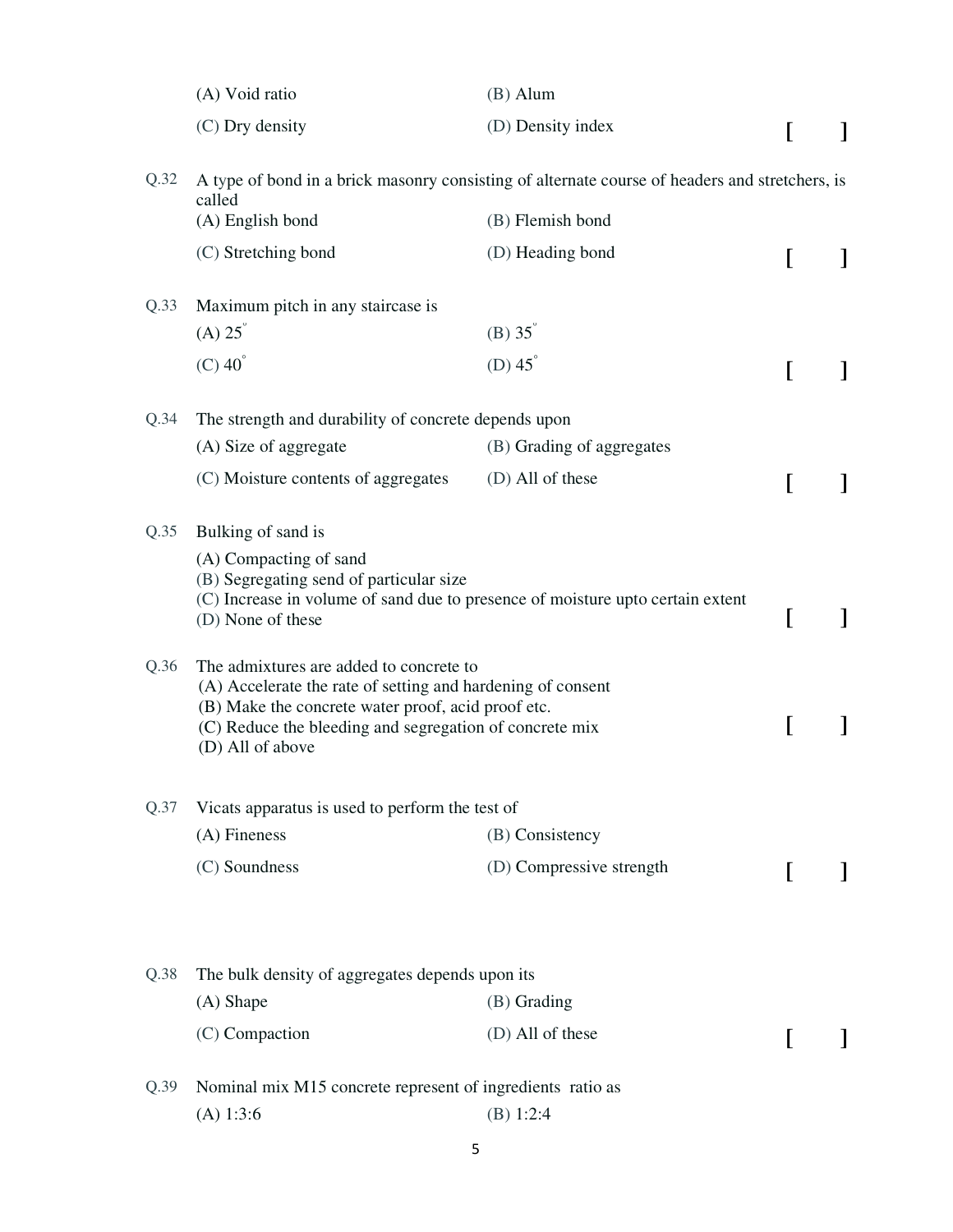|      | $(C)$ 1:1.5:3                                                                                                                                          | (D) $1:1:2$                                                                                  |   |  |  |  |
|------|--------------------------------------------------------------------------------------------------------------------------------------------------------|----------------------------------------------------------------------------------------------|---|--|--|--|
| Q.40 | (A) Point load at the free end<br>(B) Point load at the middle of its length                                                                           | The shear force and bending moment zero at the fee and of a cantilever beam, if it carries a |   |  |  |  |
|      | (C) Uniformly distributed load over the whole length<br>(D) None of the above                                                                          |                                                                                              | L |  |  |  |
| Q.41 | In a three hinged, the bending moment   be zero                                                                                                        |                                                                                              |   |  |  |  |
|      | (A) At right hinge only                                                                                                                                | (B) At left hinge only                                                                       |   |  |  |  |
|      | $(C)$ At right $\&$ left hinge only                                                                                                                    | (D) At all the three hinges                                                                  | L |  |  |  |
| Q.42 | The necessary condition for equilibrium of body is                                                                                                     |                                                                                              |   |  |  |  |
|      | $(A) \sum H = 0$                                                                                                                                       | $(B) \sum V = 0$                                                                             |   |  |  |  |
|      | $(C) \sum M = 0$                                                                                                                                       | (D) All of the above                                                                         | I |  |  |  |
| Q.43 | In a slab, the minimum reinforcement provided, is                                                                                                      |                                                                                              |   |  |  |  |
|      | $(A)$ 0.10% of its gross sectional area<br>$(B)$ 0.12% of its gross sectional area<br>$(C)$ 0.15% of its gross sectional area<br>(D) None of the above |                                                                                              | I |  |  |  |
| Q.44 |                                                                                                                                                        | The advantage of concrete pile over a timber pile is                                         |   |  |  |  |
|      | (A) No decay due to termites                                                                                                                           | (B) No restriction on length                                                                 |   |  |  |  |
|      | (C) Higher bearing capacity                                                                                                                            | (D) All of the above                                                                         | L |  |  |  |
| Q.45 | The members which support covering material of a sloping roof, are<br>(A) Rafters                                                                      | (B) Purlins                                                                                  |   |  |  |  |
|      | (C) Battens                                                                                                                                            | (D) Struts                                                                                   | I |  |  |  |
| Q.46 | The gross diameter of a rivet is the diameter of                                                                                                       |                                                                                              |   |  |  |  |
|      | (A) Cold rivet measured before driving                                                                                                                 | (B) Rivet measured after driving                                                             |   |  |  |  |
|      | (C) Rivet hole                                                                                                                                         | (D) None the above                                                                           | I |  |  |  |
| Q.47 | Normal standard process of applying chlorine to water                                                                                                  |                                                                                              |   |  |  |  |
|      | (A) Plain chlorination                                                                                                                                 | (B) Pre chlorination                                                                         |   |  |  |  |
|      | (C) Post chlorination                                                                                                                                  | (D) Double chlorination                                                                      | L |  |  |  |
| Q.48 | For maximum alkalinity of water, pH value should be                                                                                                    |                                                                                              |   |  |  |  |
|      | $(A)$ 0                                                                                                                                                | $(B)$ 10                                                                                     |   |  |  |  |